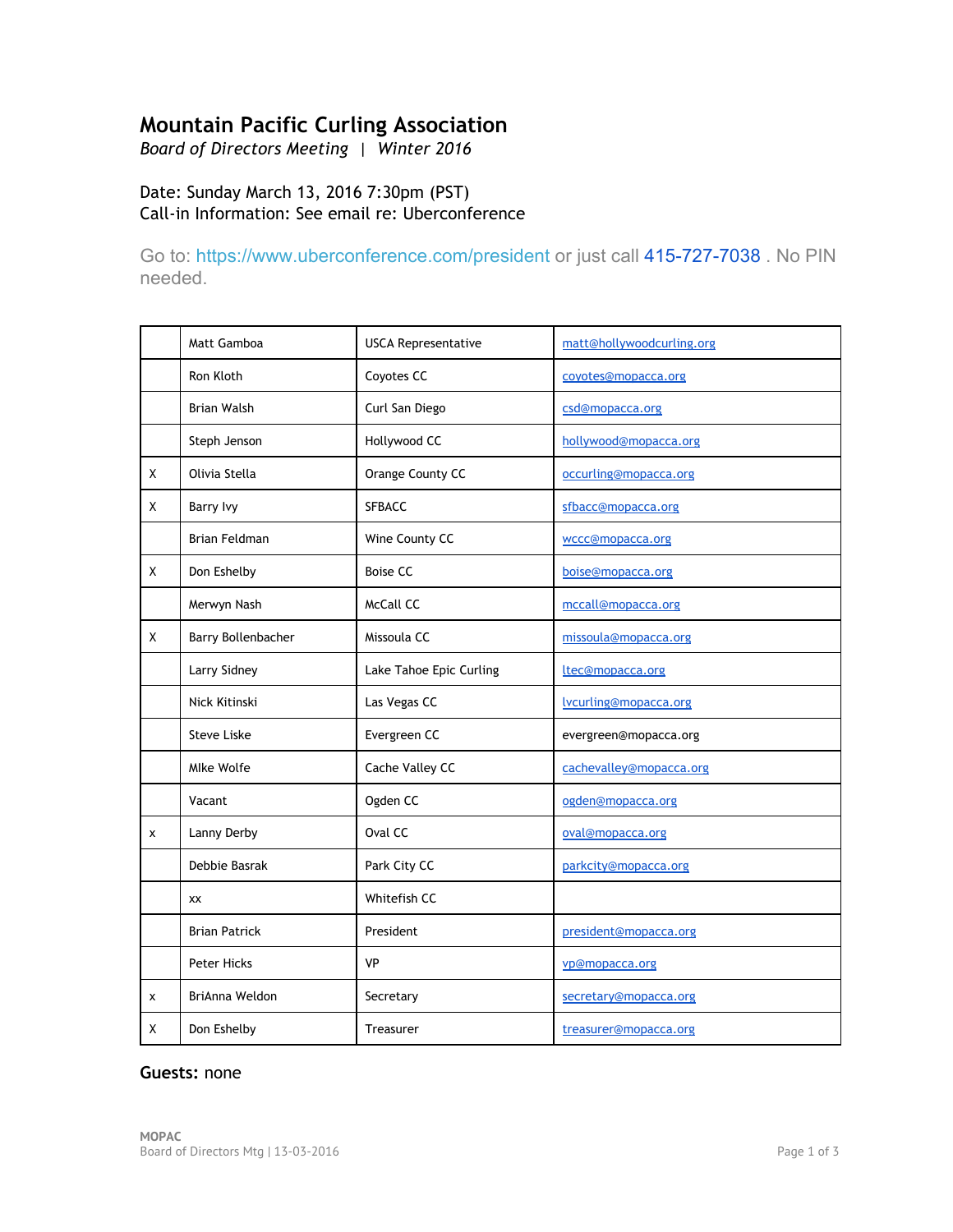## **Summary of Action Items for Board**

- Nominations are open for President and Secretary. Email them to Brian: [president@mopacca.org](mailto:president@mopacca.org) and keep an eye out for more election details.
- Volunteer needed to coordinate bidding process for 2017 USCA Club National and Mixed National playdowns

## **Updates & Announcements**

● none

# **Management & Other Topics**

- Elections (open for nominations, President, Secretary)
- Treasurer update:
	- What outstanding payments are due?
		- Nothing out of normal 5U meal is the biggest expected expense.
		- Haven't received invoice for ice time
	- We need to discuss what to due with funds ‐ CD for better interest, but if we need to pay something it's good to have on hand. (add to email) Or if there is other activities to use the funds for ‐ 1\$ for competitive curling/training support for the region (equipment, bringing in trainers/coaching into the region)
	- Where are the computers/timers? (Coyotes, Evergreen?)

# **Committees & Memberships**

- Competitive Committee
	- Looking for volunteer to set up and run the bidding process
- MoPac 5U Update (Olivia)
	- 28 Teams
	- End of April
	- $O$  2.5 day bonspiel (2 draw on Friday)
- Playdown Results
	- Men's Champion ‐ Smoltz (Evergreen)
	- Women's Champion ‐ Smither (Evergreen)
	- Women's 2nd ‐ Naso (Coyotes)
	- Mixed Champion ‐ Gallagher (Coyotes)

**USCA Updates** 

● See Matt's Email

**Round Robin/wrap up** 

## **MOTIONS & RESULTS**

none.

#### **Next meetings/ Save the Date:**